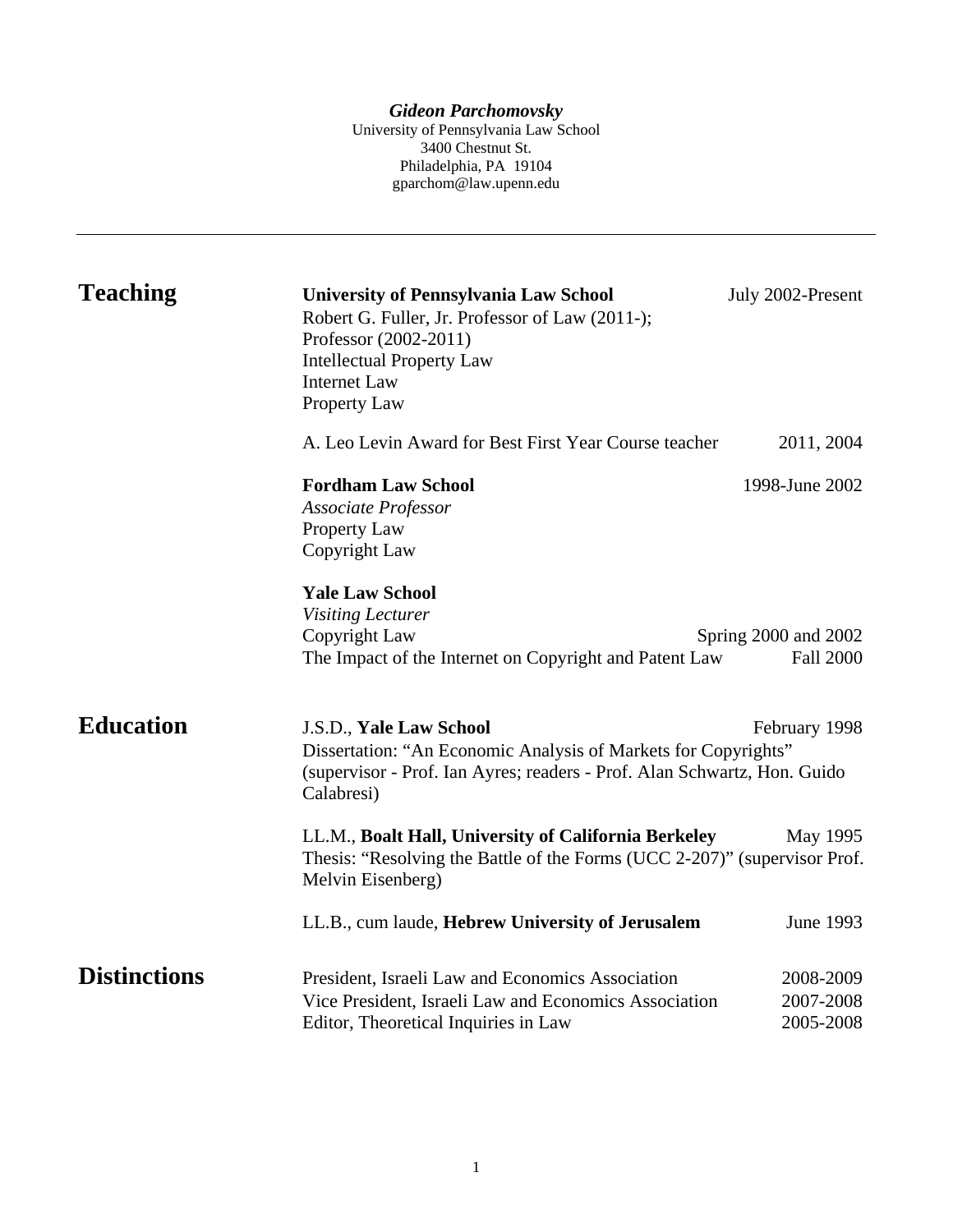| <b>Publications</b><br>The Best Available Technology Standard, 111 COLUMBIA L. REV.<br><i>(forthcoming 2012)</i> (with Lital Helman)<br><i>Partial Patents</i> , 111 COLUMBIA L. REV. 207 (2011) (with Michael Mattioli)<br>The Distortionary Effect of Evidence on Primary Behavior, 124 HARVARD<br>LAW REVIEW 518 (2010) (with Alex Stein)<br>The Hidden Function of Takings Compensation, 96 VIRGINIA L. REV. 1673<br>(2010) (with Abraham Bell)<br>Beyond Fair Use, 96 CORNELL L. REV. 91 (2010) (with Phil Weiser)<br>Originality, 95 VIRGINIA L. REV. 1505 (2009) (with Alex Stein)<br>Law and the Boundaries of Technology Intensive Firms, 158 U.<br>PENNSYLVANIA L. REV. 1649 (2009) (with Oren Bar Gill)<br>Reconceptualizing Trespass, 103 NORTHWESTERN U. L. REV. 1823 (2009)<br>(with Alex Stein)<br>Torts and Innovation, 107 MICHIGAN L. REV. 285 (2008) (with Alex Stein)<br>Reconfiguring Property in Three Dimensions, 75 U. CHICAGO. L. REV. 1015<br>(2008) (with Abraham Bell)<br>Tradable Patent Rights, 60 STANFORD L. REV. 863 (2007) (with Ian Ayres)<br>Safe Use Harbors, 93 VIRGINIA. L. REV. 1483 (2007) (with Kevin<br>Goldman)<br>Of Equal Wrongs and Half Rights, 82 NEW YORK UNIVERSITY L. REV. 738<br>$(2007)$ (with Peter Siegelman & Steve Thel)<br><i>Taking Compensation Private, 59 STANFORD L. REV. 871 (2006) (with Taking Compensation Private, 59 STANFORD L. REV. 871 (2006) (with Taking Compensation Private, 59 STANFORD L.</i><br>Abraham Bell) | <b>Awards</b> | Olin Fellow, University of Southern California Law School<br>June 2001<br>Olin Fellow, University of Michigan Law School<br>September 2001<br><b>Olin Foundation Research Grant</b><br>1998<br>Fulbright Fellowship<br>1994-96<br>1992-93<br>Editorial Board, Mishpatim, Hebrew University Law Journal<br>Dean's List<br>1990-92<br>1992<br>Sam Friedman Scholarship for Best Moot Court |  |
|-----------------------------------------------------------------------------------------------------------------------------------------------------------------------------------------------------------------------------------------------------------------------------------------------------------------------------------------------------------------------------------------------------------------------------------------------------------------------------------------------------------------------------------------------------------------------------------------------------------------------------------------------------------------------------------------------------------------------------------------------------------------------------------------------------------------------------------------------------------------------------------------------------------------------------------------------------------------------------------------------------------------------------------------------------------------------------------------------------------------------------------------------------------------------------------------------------------------------------------------------------------------------------------------------------------------------------------------------------------------------------------------------------------------------------------------------------------------------------------------------|---------------|------------------------------------------------------------------------------------------------------------------------------------------------------------------------------------------------------------------------------------------------------------------------------------------------------------------------------------------------------------------------------------------|--|
|                                                                                                                                                                                                                                                                                                                                                                                                                                                                                                                                                                                                                                                                                                                                                                                                                                                                                                                                                                                                                                                                                                                                                                                                                                                                                                                                                                                                                                                                                               |               |                                                                                                                                                                                                                                                                                                                                                                                          |  |
|                                                                                                                                                                                                                                                                                                                                                                                                                                                                                                                                                                                                                                                                                                                                                                                                                                                                                                                                                                                                                                                                                                                                                                                                                                                                                                                                                                                                                                                                                               |               |                                                                                                                                                                                                                                                                                                                                                                                          |  |
|                                                                                                                                                                                                                                                                                                                                                                                                                                                                                                                                                                                                                                                                                                                                                                                                                                                                                                                                                                                                                                                                                                                                                                                                                                                                                                                                                                                                                                                                                               |               |                                                                                                                                                                                                                                                                                                                                                                                          |  |
|                                                                                                                                                                                                                                                                                                                                                                                                                                                                                                                                                                                                                                                                                                                                                                                                                                                                                                                                                                                                                                                                                                                                                                                                                                                                                                                                                                                                                                                                                               |               |                                                                                                                                                                                                                                                                                                                                                                                          |  |
|                                                                                                                                                                                                                                                                                                                                                                                                                                                                                                                                                                                                                                                                                                                                                                                                                                                                                                                                                                                                                                                                                                                                                                                                                                                                                                                                                                                                                                                                                               |               |                                                                                                                                                                                                                                                                                                                                                                                          |  |
|                                                                                                                                                                                                                                                                                                                                                                                                                                                                                                                                                                                                                                                                                                                                                                                                                                                                                                                                                                                                                                                                                                                                                                                                                                                                                                                                                                                                                                                                                               |               |                                                                                                                                                                                                                                                                                                                                                                                          |  |
|                                                                                                                                                                                                                                                                                                                                                                                                                                                                                                                                                                                                                                                                                                                                                                                                                                                                                                                                                                                                                                                                                                                                                                                                                                                                                                                                                                                                                                                                                               |               |                                                                                                                                                                                                                                                                                                                                                                                          |  |
|                                                                                                                                                                                                                                                                                                                                                                                                                                                                                                                                                                                                                                                                                                                                                                                                                                                                                                                                                                                                                                                                                                                                                                                                                                                                                                                                                                                                                                                                                               |               |                                                                                                                                                                                                                                                                                                                                                                                          |  |
|                                                                                                                                                                                                                                                                                                                                                                                                                                                                                                                                                                                                                                                                                                                                                                                                                                                                                                                                                                                                                                                                                                                                                                                                                                                                                                                                                                                                                                                                                               |               |                                                                                                                                                                                                                                                                                                                                                                                          |  |
|                                                                                                                                                                                                                                                                                                                                                                                                                                                                                                                                                                                                                                                                                                                                                                                                                                                                                                                                                                                                                                                                                                                                                                                                                                                                                                                                                                                                                                                                                               |               |                                                                                                                                                                                                                                                                                                                                                                                          |  |
|                                                                                                                                                                                                                                                                                                                                                                                                                                                                                                                                                                                                                                                                                                                                                                                                                                                                                                                                                                                                                                                                                                                                                                                                                                                                                                                                                                                                                                                                                               |               |                                                                                                                                                                                                                                                                                                                                                                                          |  |
|                                                                                                                                                                                                                                                                                                                                                                                                                                                                                                                                                                                                                                                                                                                                                                                                                                                                                                                                                                                                                                                                                                                                                                                                                                                                                                                                                                                                                                                                                               |               |                                                                                                                                                                                                                                                                                                                                                                                          |  |
|                                                                                                                                                                                                                                                                                                                                                                                                                                                                                                                                                                                                                                                                                                                                                                                                                                                                                                                                                                                                                                                                                                                                                                                                                                                                                                                                                                                                                                                                                               |               |                                                                                                                                                                                                                                                                                                                                                                                          |  |
|                                                                                                                                                                                                                                                                                                                                                                                                                                                                                                                                                                                                                                                                                                                                                                                                                                                                                                                                                                                                                                                                                                                                                                                                                                                                                                                                                                                                                                                                                               |               |                                                                                                                                                                                                                                                                                                                                                                                          |  |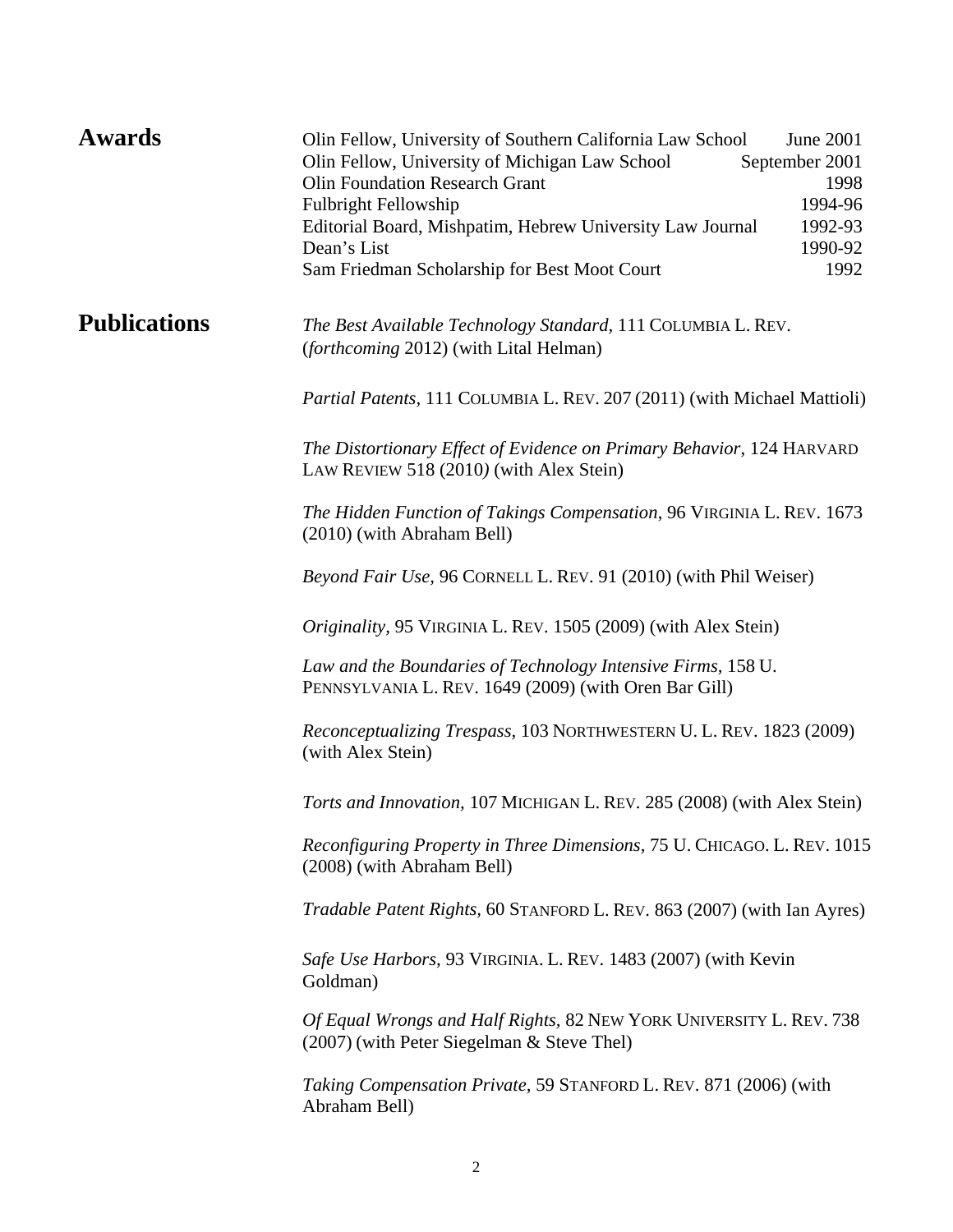*The Useless of Public Use,* 106 COLUM. L. REV. 1412 (2006) (with Abraham Bell).

*The Essential Role of Securities Regulation,* 55 DUKE L. J. 711 (2006) (with Zohar Goshen)

*Of Property and Federalism,* 115 YALE L. J. 72 (2005) (with Abraham Bell)

*A Theory of Property,* 90 CORNELL L. REV. 531 (2005) (with Abraham Bell)

*Selling Mayberry: Communities and Individuals in Law and Economics,* 92 CALIFORNIA L. REV. 75 (2004) (with Peter Siegelman).

*The Value of Giving Away Secrets,* 89 VIRGINIA L. REV. 1857 (2003) (with Oren Bar-Gill).

*Of Property and Anti-Property,* 102 MICHIGAN L. REV. 1 (2003) (with Abraham Bell).

*Towards an Integrated Theory of Intellectual Property*, 88 VIRGINIA L. REV. 1455 (2002) (with Peter Siegelman).

*Pliability Rules,* 101 MICHIGAN L. REV. 1 (2002) (with Abraham Bell).

*Givings,* 111 YALE L. J. 547 (2001) (with Abraham Bell).

*On Insider Trading, Markets, and 'Negative' Property Rights in Information,* 88 VIRGINIA L. REV. 1229 (2001) (with Zohar Goshen).

*Takings Reassessed,* 87 VIRGINIA L. REV. 277 (2001) (with Abraham Bell).

*On Trademarks, Domain Names and Internal Auctions,* 2000 U. ILL. L. REV. 211 (2001).

*The Integration Game,* 100 COLUMBIA L. REV. 1965 (2000) (with Abraham Bell).

*Publish or Perish,* 98 MICHIGAN L. REV. 926 (2000).

*On Hate and Equality,* 109 YALE L. J. 507 (1999) (with Alon Harel).

*Fair Use, Efficiency and Corrective Justice,* 3 LEGAL THEORY 347 (1997)

## **Conferences Organized**

Annual Conference of the Israeli Law and Economics Association 2009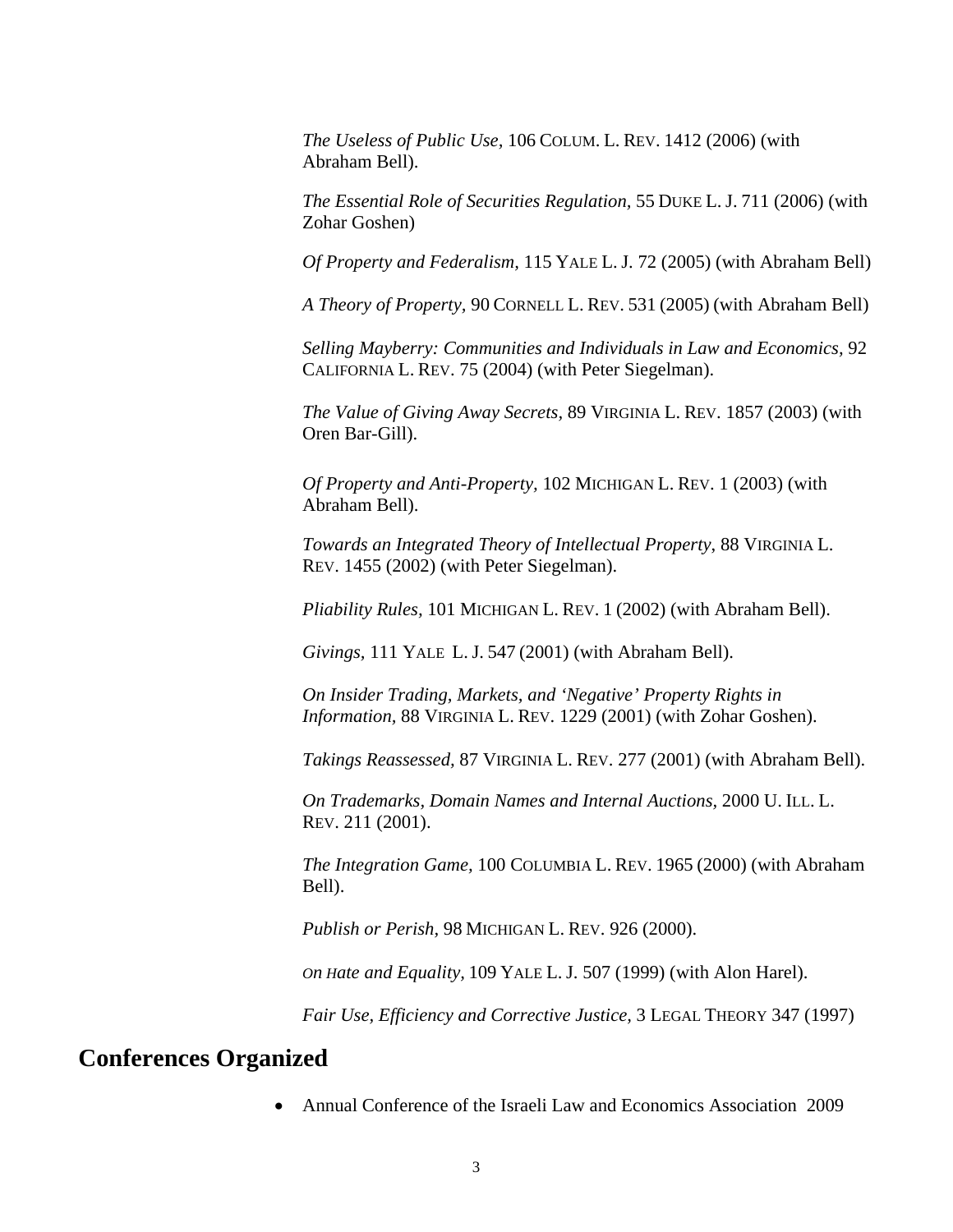- Foundations of Intellectual Property Reform, University of Pennsylvania Law School 2009
- Stresa Lecture, Italy (co-sponsored by Atlantic Corridors, Roma III University and Novara University) 2005-11
- Co-coordinator of the Penn Law and Economics Workshop 2008

## **Presentations**

- George Washington University School of Law, April 2011 (The Best Available Technology Standard).
- University of Connecticut Law School, September 2010 (The Distortionary Effect of Evidence on Primary Behavior).
- Oslo University Faculty of Law, August 2010, Symposium on the theory and law of takings (two key presentations on the theory of eminent domain).
- American Association of Law and Economics Annual Meeting, Princeton University, May 2010 (The Distortionary Effect of Evidence on Primary Behavior).
- American University School of Law, April 2010 (Beyond Fair Use).
- Illinois University, Law and Economics Workshop, February 2010 (The Distortionary Effect of Law and Economics on Primary Behavior).
- Novara University, Faculty Seminar, March  $4<sup>th</sup>$  2009 (Torts and Innovation)
- Yale Law School, Ian Ayres Co-Authors' Conference, February 20<sup>th</sup> 2009 (Reconceptualizing Trespass)
- Gent University, Law and Economics Workshop, February 11<sup>th</sup> 2009 (Reconceptualizing Trespass)
- University of Pennsylvania, Foundations of Intellectual Property Reform, January  $16<sup>th</sup> 2009$  (Law and the Boundaries of Technology Intensive Firms)
- American Law and Economics Association Annual Meeting, San Diego University School of Law, May 15-16, 2009 (Reconceptualizing Trespass)
- American Law and Economics Association Annual Meeting, New York University Law School, May 5-6, 2005 (The Essential Role of Securities Regulation)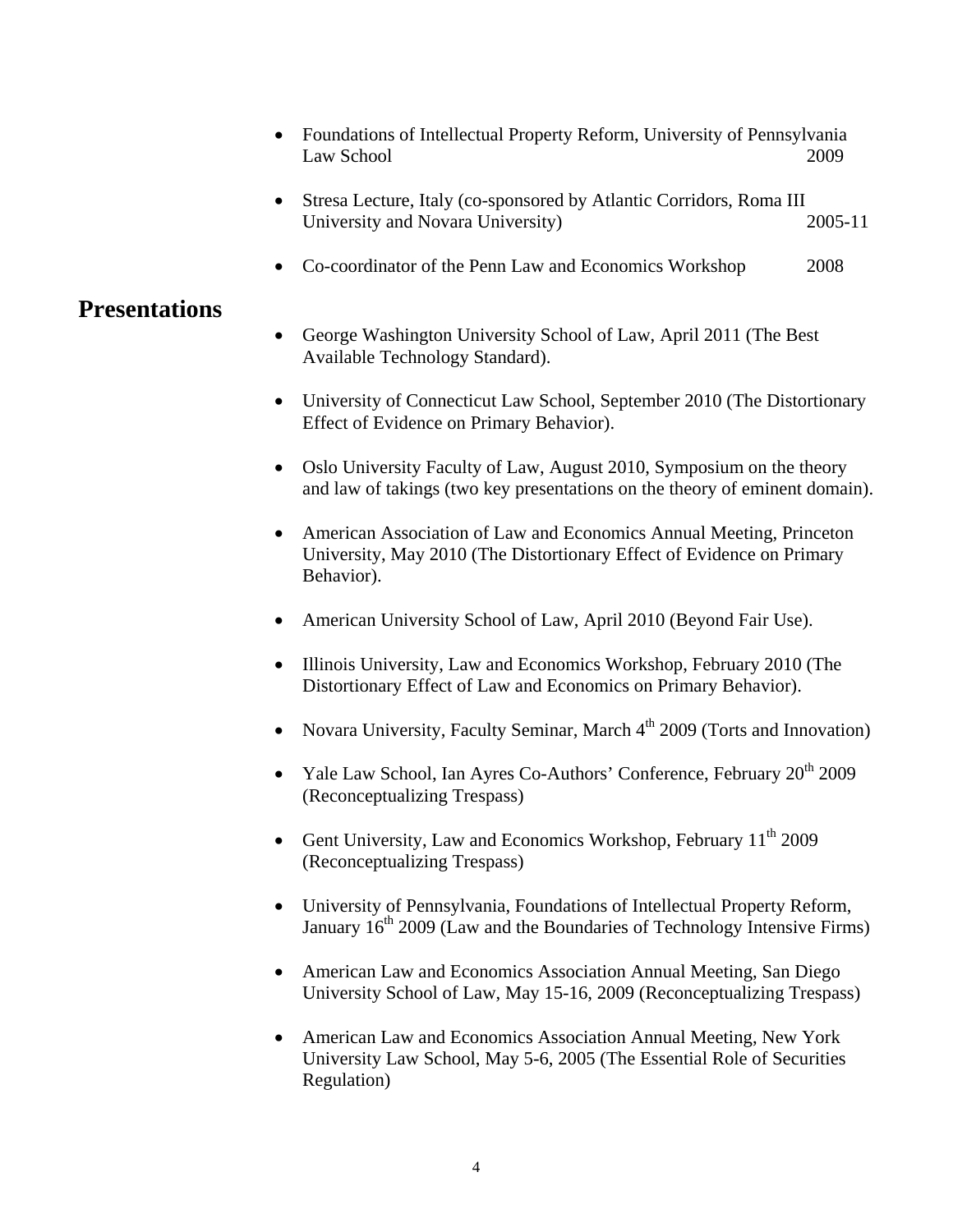- Boalt Hall School of Law, Law and Economics Seminar, April 11, 2005 (The Essential Role of Securities Regulation).
- UCLA Law School, Intellectual property Law and Faculty Workshop, April 1, 2005 (Patent Portfolios)
- Columbia Law School, Law and Economics Workshop, March 28, 2005 (Patent Portfolios)
- University of Maastricht Law School, Conference on Land Burdens, May 20, 2005 (Of Property and Anti-Property)
- The University of Illinois College of Law, Symposium: Intellectual Property Challenges in the Next Century, April 14, 2000 (On Trademarks, Domain Names, and Internal Auctions)
- University of Pennsylvania Law School, Faculty Workshop, March 2001 (Publish or Perish)
- American Law and Economics Association, Annual Meeting, Northwestern Law School, May 2004 (What Property Is)
- Georgetown University Law Center, Annual Conference of the American Law and Economics Association, May 12, 2001 (On Insider Trading, Markets, and Negative Property Rights in Information)
- University of Southern California School of Law, Center for Law, Economics & Organization Workshop, June 4, 2001 (Givings)
- University of Minnesota School of Law, Faculty Workshop, September 6, 2001 (Givings)
- University of Michigan Law School, Law and Economics Workshop, September 20, 2001 (Givings)
- Fordham University School of Law Annual Conference on International Intellectual Property Law and Policy, April 4-6, 2002 (Copyright Law, The Last Ten Years and a Look at What Lies Ahead, panelist)
- Harvard Law School, Annual Conference of the American Law and Economics Association, May 5, 2002 (Unappreciated Synergies in Intellectual Property Law)
- Yale Law School, Law Economics and Organization Workshop, May 9, 2002 (Towards An Integrated Theory of Intellectual Property)